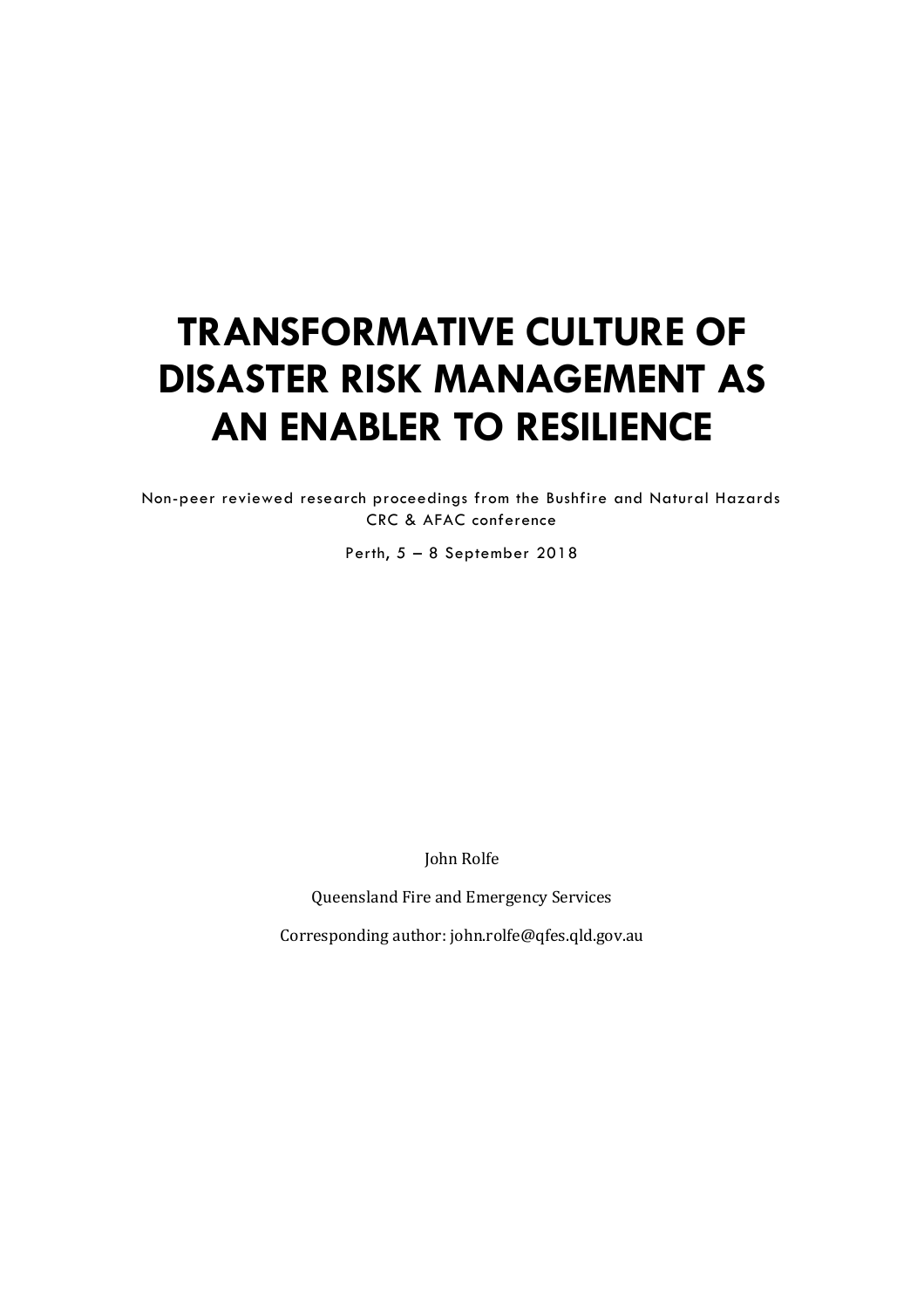#### **TRANSFORMATIVE CULTURE OF DISASTER RISK MANAGEMENT AS AN ENABLER TO RESILIENCE** | CRC TO ADD REPORT NO. 394.2018

| Version        | <b>Release history</b>      | Date       |
|----------------|-----------------------------|------------|
| 1 <sub>0</sub> | Initial release of document | 05/09/2018 |



**Australian Government Department of Industry, Innovation and Science** 

**Business** Cooperative Research Centres Programme

This work is licensed under a Creative Commons Attribution-Non Commercial 4.0 International Licence. Material not licensed under the Creative Commons licence:

- Department of Industry, Innovation and Science logo
- Cooperative Research Centres Programme logo
- All photographs and graphics.

All content not licenced under the Creative Commons licence is all rights reserved. Permission must be sought from the copyright owner to use this material.



#### **Disclaimer:**

Queensland Fire and Emergency Services and the Bushfire and Natural Hazards CRC advise that the information contained in this publication comprises general statements based on scientific research. The reader is advised and needs to be aware that such information may be incomplete or unable to be used in any specific situation. No reliance or actions must therefore be made on that<br>information without seeking prior expert professional, scientific and technical<br>advice. To the extent permitted by law, Queensland Fire and Emergenc consultants) exclude all liability to any person for any consequences, including but not limited to all losses, damages, costs, expenses and any other compensation, arising directly or indirectly from using this publication (in part or in whole) and any information or material contained in it.

**Publisher:** 

Bushfire and Natural Hazards CRC

September 2018

Citation: Rolfe, J. (2018) Transformative culture of disaster risk management as an enabler to resilience. In J.Bates (Ed.), *Research Forum 2018: proceedings from the Research Forum at the Bushfire and Natural Hazards CRC & AFAC Conference*. Perth: Bushfire and Natural Hazards CRC.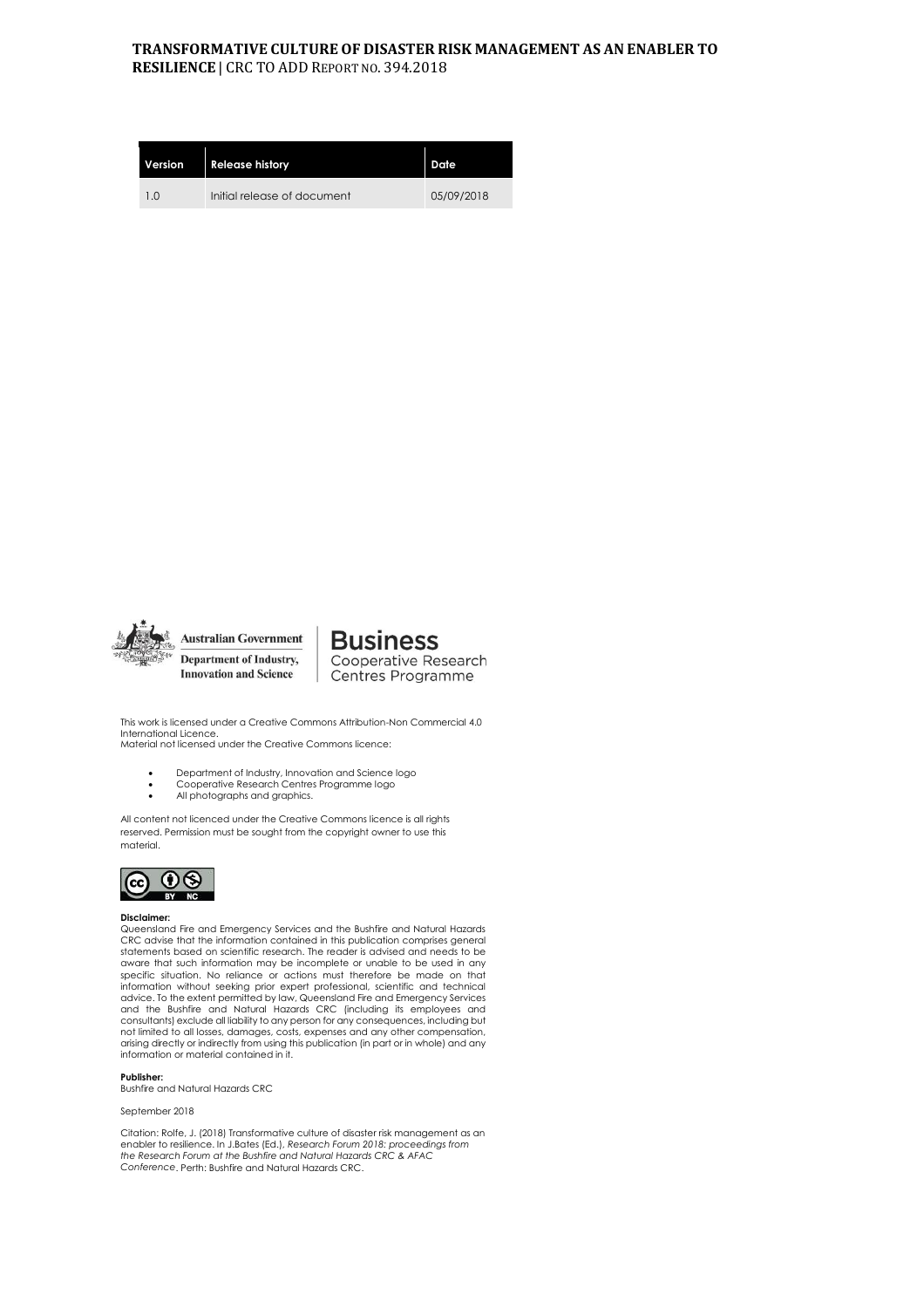#### **ABSTRACT**

Queensland Fire and Emergency Services (QFES) reviewed international disaster risk methodology with the view to developing a fit for purpose application that could be applied at the local as well as State level and would literally inform risk-based planning. The review focused on the three international tenants of disaster risk management: avoiding the creation of new risk; reducing existing risk; and managing residual risk. This review also specifically examined vulnerability assessment, determining residual risk and prioritisation for planning across the three levels of government that comprise Queensland's Disaster Management Arrangements.

Subsequently QFES developed the Queensland Emergency Risk Management Framework (QERMF) and undertook a concept trial of this risk methodology. In conjunction with the maturation of the methodology, QFES is leading a supported integration program. The supported integration program facilitates collaborative risk workshops aimed at supporting Local Disaster Management Groups and District Disaster Management Groups to undertake the QERMF approach to complete their disaster risk assessments holistically.

As Queensland matures its approach to disaster risk management some key themes need to be considered collectively to assist those involved with managing risk on a broad scale and within systems of government. These are:

- scientifically led understanding of hazard characteristics and their associated impacts;
- exposure and vulnerability assessments of broad areas and the essential infrastructure systems;
- linking disaster risk management with emerging industry pressures; and
- linking risk assessments to planning.

Key benefits in embracing an approach similar to the QERMF will enhance:

- community shared awareness of risk;
- the interconnectedness of systems;
- collaborative problem solving; and
- risk-based planning and the management of residual risk.

QFES is continuing to mature the QERMF approach and is undertaking research currently to refine assessments across socio-natural and anthropogenic hazards.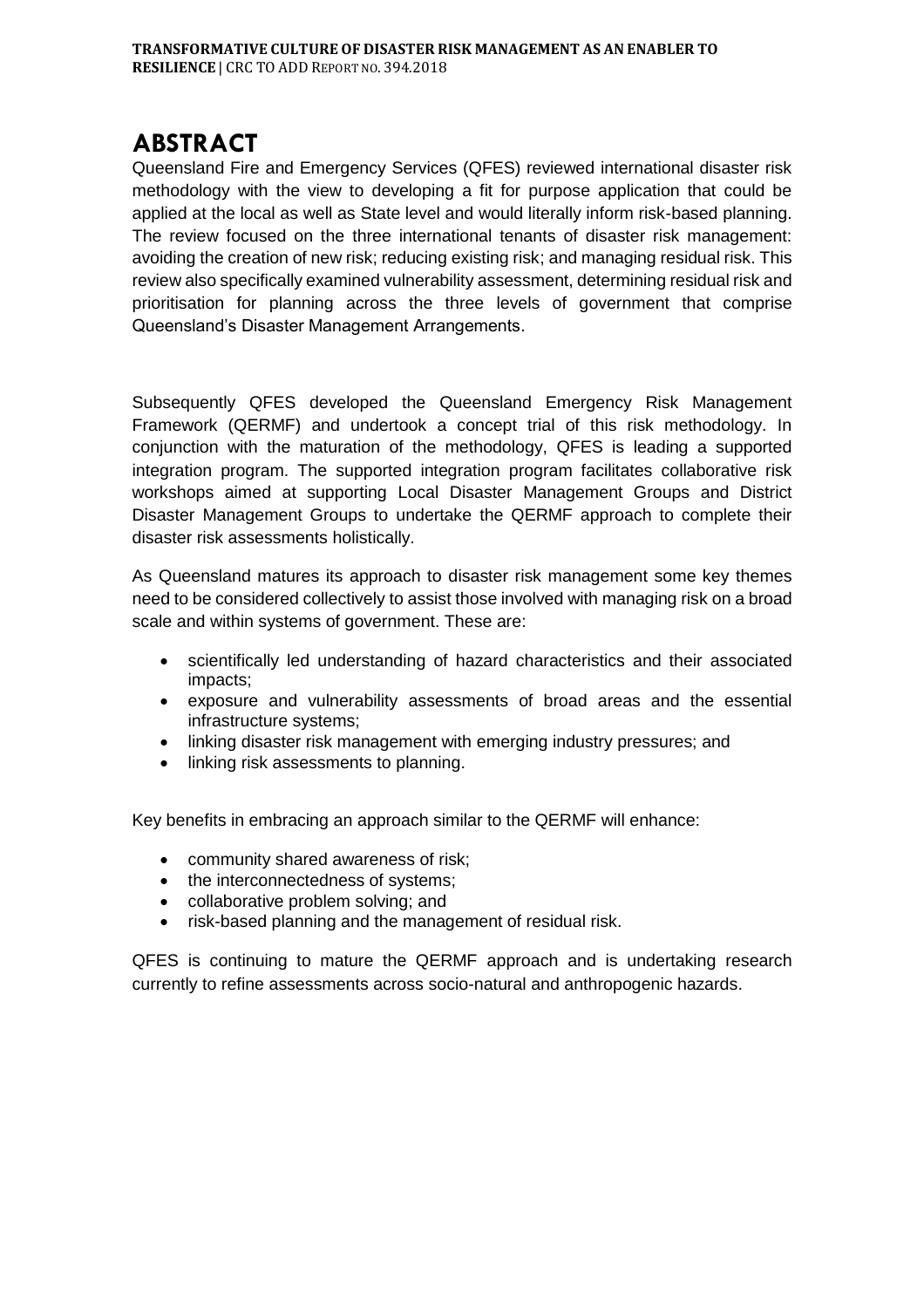#### **INTRODUCTION**

Queensland Fire and Emergency Services (QFES) has responsibility under the Queensland State Disaster Management Plan to prepare the State Natural Hazard Risk Assessment. In addition, all Australian States and Territories agreed via the Law, Crime and Community Safety Council to conduct State level risk assessments by 30 June 2017 for collaboration and discussion at the national level. Leading up to the requirement, QFES had been extensively reviewing international best practice in natural hazard risk assessment. This research led to the development of a methodology, the Queensland Emergency Risk Management Framework (QERMF). The QERMF harnesses scientific data relating to each hazard and uses geospatial information systems to analyse historical and/or projected impacts to identify exposures, vulnerabilities and subsequently risk. Such a complex task required novel approaches and methods, and perhaps most importantly, a progressive mindset (QFES 2017a).

The QERMF also promotes sense-checking between scientific data, mapping and modelling with local knowledge during the risk analysis stage, which is of paramount importance. A proof-of-concept was assessed at the Disaster District level across Queensland in 2016 and this methodology was found to be effective in the identification of risk and, more specifically, in the identification of residual risk (QFES 2017a).

In November 2016, the Queensland Disaster Management Committee endorsed the continued development of the QERMF methodology to facilitate enhanced risk-based planning so that we may better prevent, prepare for, respond to and recover from disaster events. Concurrently, in 2016 the United Nations Office for Disaster Risk Reduction (UNISDR) commissioned the development of guidelines on National Disaster Risk Assessment as part of a series of thematic guidelines under its "Words into Action" initiative to support implementation of the Sendai Framework for Disaster Risk Reduction 2015-2030. The guidelines, to which Queensland contributed, are the result of the collaboration between more than 100 leading experts from national authorities, international organisations, non-governmental organisations, academia, think tanks and private-sector entities (QFES 2017b).

The QERMF focuses on the Sendai Framework's first and second priorities for action. Like the United Nations Words in Action guidelines, the QERMF is intended to provide consistent guidance in understanding disaster risk that would act as a conduit for publicly available risk information and action. This approach would also assist in the establishment and implementation of a framework for collaboration and sharing of information in disaster risk management, including for risk-informed disaster risk reduction strategies and plans. The QERMF encourages holistic risk assessments that provide an understanding of the many different dimensions of disaster risk (hazards, exposures, vulnerabilities, capability and capacities). The assessments would include diverse types of direct and indirect impacts of disaster, such as physical, social, economic, environmental and institutional. Both the United Nations 'Words into Actions' Guideline and the QERMF will take several years to mature. However, by keeping abreast with scientific and technological advancements and by also remaining connected at the local level, they are achievable and will produce tangible enhancements to the safety and resilience of the community (QFES 2017a).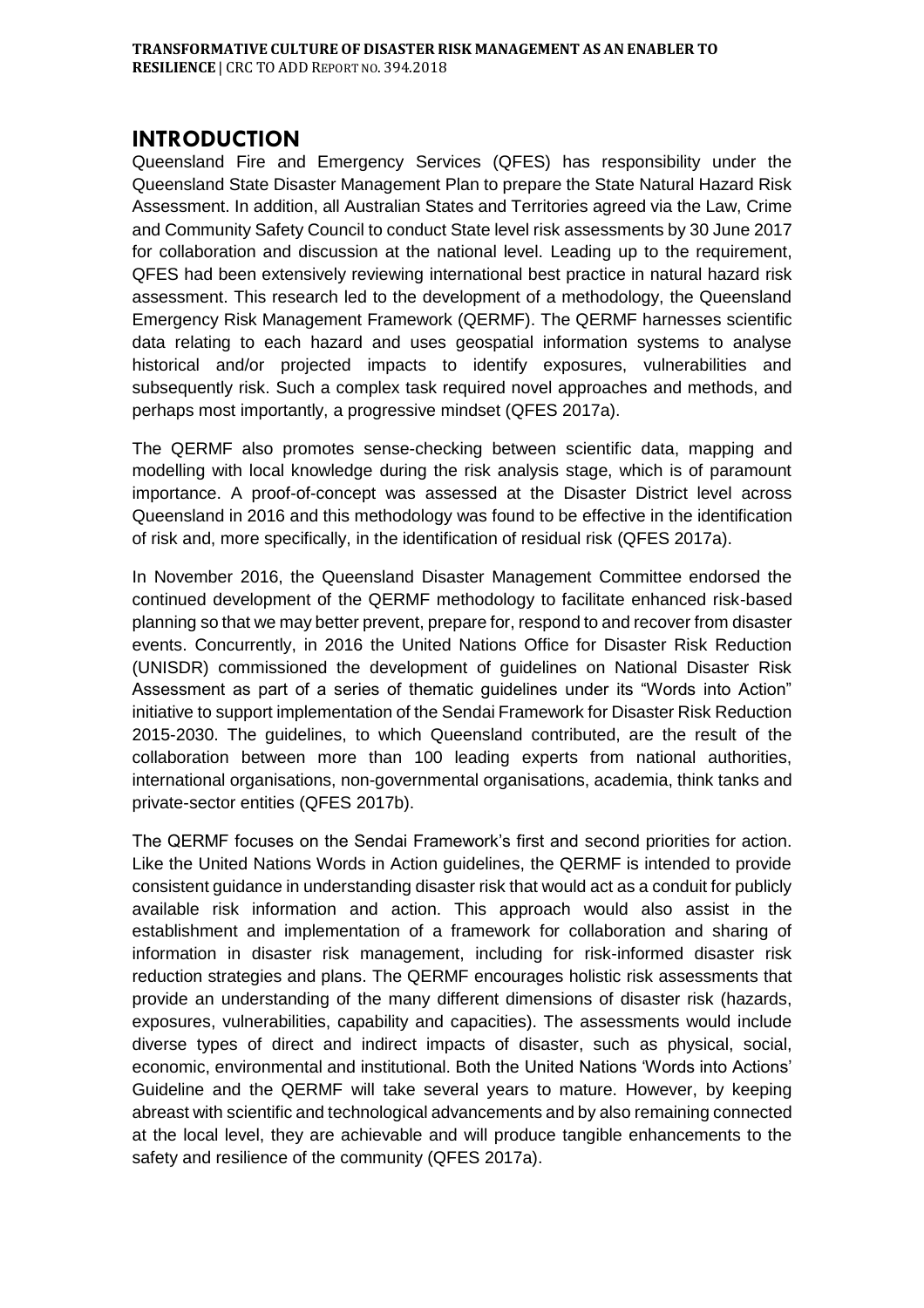# **SCIENTIFICALLY LEAD UNDERSTAND OF HAZARD CHARACTERISTICS AND THEIR ASSOCIATED IMPACTS**

The Disaster Risk Management Knowledge Centre (DRMKC) of the European Union acknowledges that a greater focus on transformative processes is essential to improve our understanding of disaster risk. Cross sectoral partnerships and networks are required to improve the better use and uptake of research and knowledge including innovative tools and practices for risk management. Organisations such as the DRMKC, the Australian Bureau of Meteorology, Commonwealth Science Industrial Research Organisation (CSIRO) and Geoscience Australia lead and or support the translation of complex scientific data and analyses into usable information and provide science-based advice regarding the use of hazard characteristic data/information optimally within risk assessments. The approach adopted within the QERMF deliberately harnesses innovative practices in the communication of scientific outputs that contribute to the management of disaster risks at a jurisdictional and local level (Poljansek, Marin Ferrer, De Groeve & Clark 2017).

Presenting scientifically based hazard characteristics in a format that is understandable, relevant and useful to the stakeholders is paramount to the success of a risk assessment. It is important to reemphasize that exposure and vulnerability information drive the true understanding of impacts, risks and consequences (Global Facility for Disaster Reduction and Recovery 2014). The World Bank, through the Global Facility for Disaster Reduction and Recovery, have also noted that innovation and collaboration are necessary to improve the translation of technical information into transferable and useful information for decision makers and practitioners (United Nations Institute for Disaster Risk Reduction 2017).

More hazard data and models are available for identifying, analysing and managing risk and risk data generally is increasingly becoming more freely available as part of a global trend toward open data (Global Facility for Disaster Reduction and Recovery 2014). This is evidenced jurisdictionally and with recent focus on risk information by the recently formed National Resilience Taskforce. Risk information is often sensitive information as it requires government, private sector, communities and individuals to decide on action to reduce the impacts of a potential hazardous event. One such example would be the consideration to relocate a community from a flood plain. The chance of risk information translating into action depends to a large extent on sensitive negotiations. (Global Facility for Disaster Reduction and Recovery 2014)

In addition to the scientific inputs, effective natural disaster risk assessment requires consultation, engagement and contribution from a wide range of stakeholders. Many of whom are owners of risk and in positions to manage that risk. As each has a different and often conflicting understanding of disaster risk, they communicate disaster risk information differently, have different organisational and legal requirements, and different levels of financial resources to engage within disaster risk assessments (United Nations Office for Disaster Risk Reduction 2017). The QERMF assessment method very deliberately steps through how hazards manifest within an area of interest both spatially and temporally. This is of importance for practitioners to understand hazard manifestation in this manner as it can significantly assist in developing graduated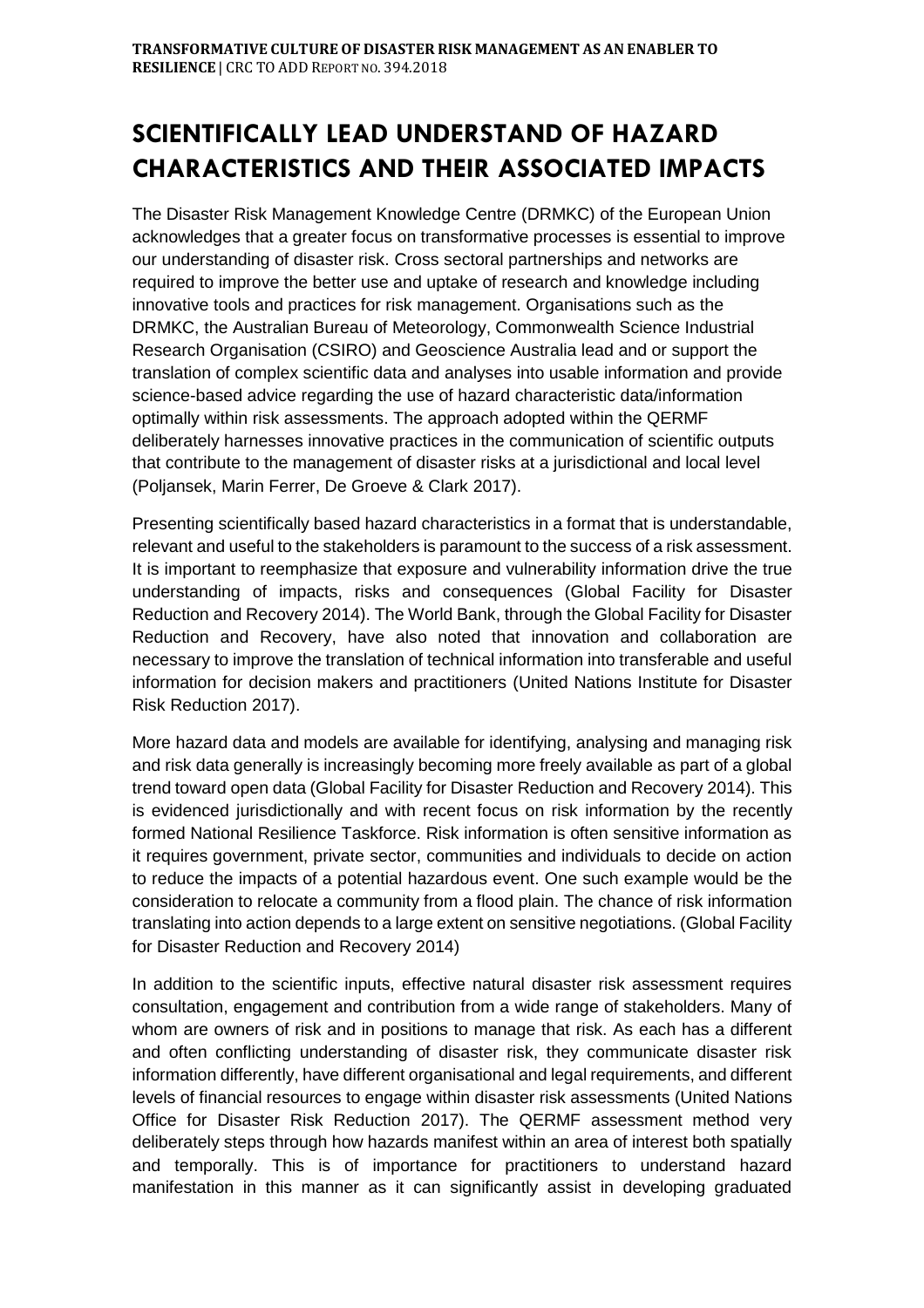mitigation options and assist in developing and maintaining situation awareness of disaster management groups during actual disaster events.

Arguably, an aspect of change management the QERMF is addressing relates to a compliance driven culture of practice. A culture of practice has developed over time whereby practitioners would begin their assessments by generating a list of risks then focus on the intersecting axis of likelihood and consequence matrices to then list risk treatments/controls in registers. The word 'control' is often overused regarding risk management because it can convey the wrong message. It implies that complex situations can be more easily controlled that what they can be. But this can sometimes be a dangerous oversimplification. With regards to controlling nature often the best treatment options will aim to create a set of conditions that improves the probability that a desirable rather than an undesirable outcome will occur. Alberts (2007) notes that control is an emergent property, not a simplistic risk treatment selection.

Operationalised risk assessment is focussed on understanding disaster risk through more detailed understanding of hazard characteristics and exposure and vulnerability analysis. The analysis provides insight into the interaction of single and or multi-hazards with all elements of exposure such as essential infrastructure, access/resupply, community and social, medical, significant industries and environment then subsequently examines the vulnerability of those elements across both spatial and temporal dimensions (QFES 2017b).

All natural disasters, but cascading disasters in particular, have serious implications that can be overlooked in risk assessments due to a lack of scientific understanding of the manifestation and interaction of multiple hazards. Unfortunately, modelling such complex phenomena requires a significant amount of data and complex modelling tools and expertise, which often makes it impractical or not financially viable to conduct as common practice. Nevertheless, possible cascading effects of major hazards should be explicitly sought but with rapidly advancing technology the difficulty may well lay in discerning which is the most appropriate to use (United Nations Office for Disaster Risk Reduction 2017).

QFES staff facilitating the QERMF assessments deliberately and regularly liaise with scientific organisations to improve their own knowledge but to also keep abreast of the advancements with analysis, mapping and modelling for use within risk assessment processes. This information is then shared with all stakeholders such as emergency managers, government and nongovernment organizations, the private sector and community members. This approach also assists the scientific organisations who obtain a greater understanding of priority information requirements with regards to disaster risk reduction decision making.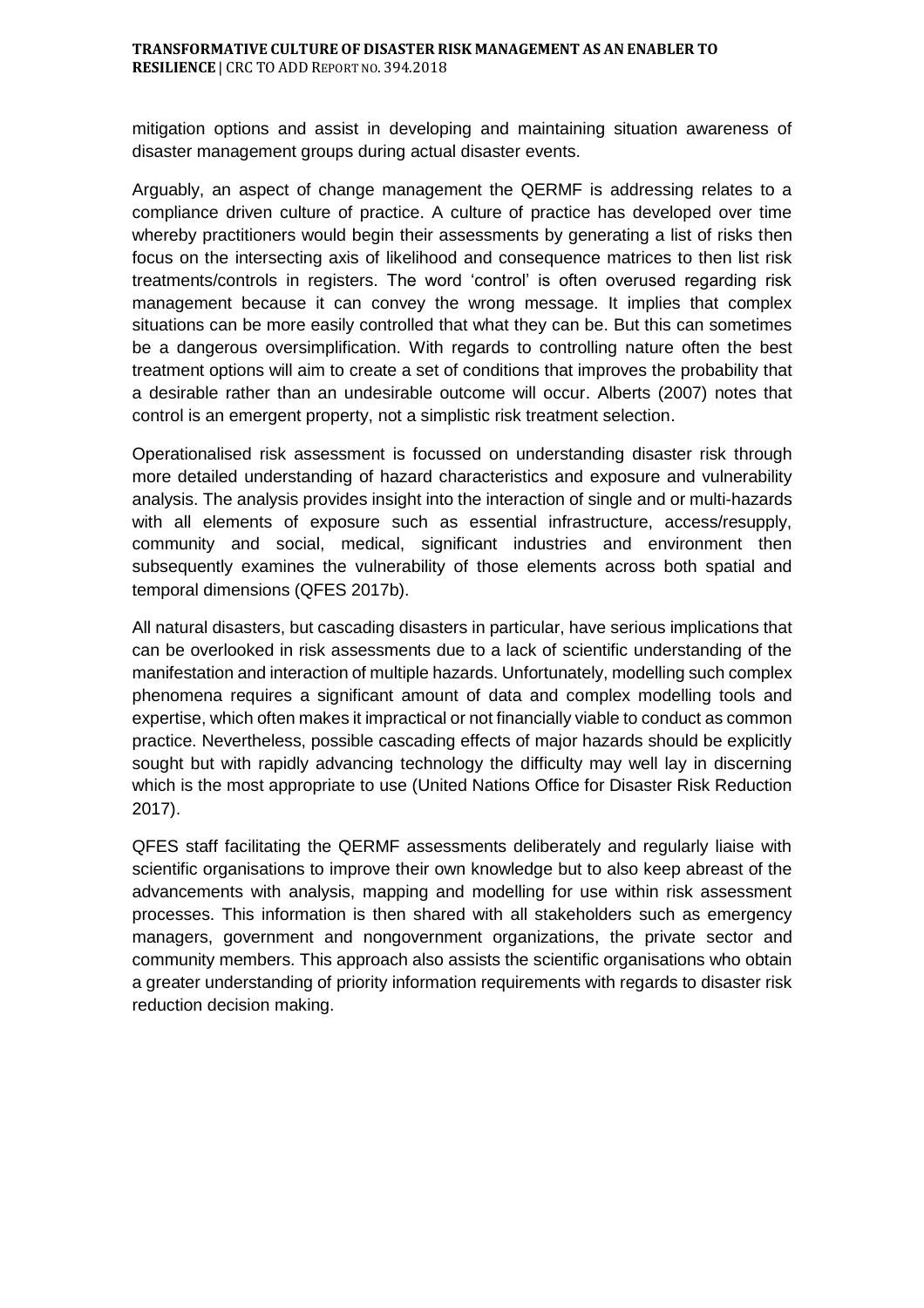# **EXPOSURE AND VULNERABILITY ASSESSEMENTS OF BROAD AREAS AND ESSENTIAL INFRASTRUCTURE SYSTEMS**

Another component of disaster risk assessment this paper will discuss is understanding the availability and or effectiveness of existing capability and capacity for managing the risk. Understanding the inherent risk associated with hazard manifestation through science is a pivotal first step and then assessing the availability of fit for purpose local capability and the capacity of that capability is critical for identifying residual risk. This is the crux of Queensland's Disaster Management Arrangements – local government have primary responsibility for the management of disaster with support provided by Disaster Districts and or the State upon request for assistance as per the *Disaster Management Act 2003*. Visibility of the support requirements is obtained through the identification of residual risk within QERMF assessments and passed through the governance of Local Disaster Management Groups to District Disaster Management Groups then to the State and Commonwealth if required (QFES 2018).

One critical aspect of disaster risk that may or may not be able to be managed at a local level pertains to addressing the vulnerabilities inherent within our infrastructure and associated systems and networks. This must be addressed in a proactive manner as what further exaggerates the complexities of infrastructure is that they are highly interconnected and mutually dependent (Johansson 2010). Arguably, the increasing interconnectedness amoung infrastructure systems have made them more vulnerable. Once the systems are disturbed by external shocks and or failures they can spread rapidly to other infrastructure networks which may in turn lead to broad system failure (Wang, Hong & Chen 2012).

When assessing broad areas such as a local government area, interdependent infrastructure systems vulnerability analysis becomes increasingly important. Vulnerability and disruption related risk analysis are basic tools for infrastructure owners and operators when assessing their own systems however the application of the impacts to broader society varies considerably between sectors. Broad area risk analysis requires an interdisciplinary and cross institutional perspective (Wang, Hong, Chen, Zhang, & Yan 2011).

Therefore, broad area risk assessments must seek out inter-dependent features of the infrastructure systems that are within, intersect and or effect the area of interest (Wang, Hong & Chen 2012). The modelling from the real system to its representation is a crucial step prior to conducting a risk assessment. Modelling is important from a systems-based view which focuses on how the system itself may fail and the other is the event-based view which considers the effect of the severity and frequency of events (Kamissoko, Peres, Zarate & Gourc 2015). Owners and operators of critical/essential infrastructure are specifically requested to attend QERMF assessments and or to contribute pre/post workshop at a minimum as their expertise is pivotal in not only understanding impact and risk but also in determining viable solutions and risk treatment strategies both for short and longer-term planning horizons.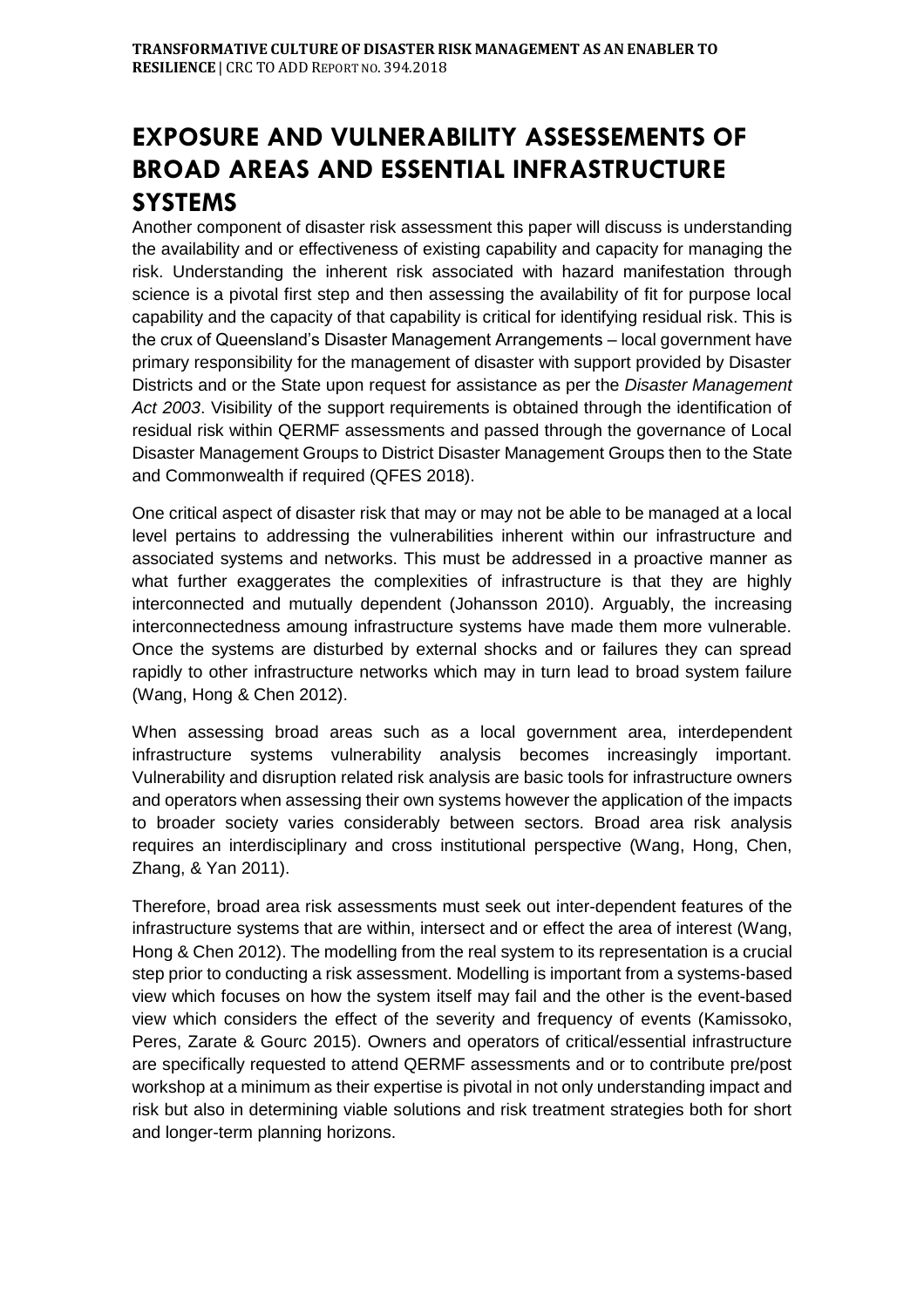# **LINKING DISASTER RISK MANAGEMENT WITH EMERGING INDUSTRY PRESSURES**

It is important to define the time horizon to be considered in natural hazard risk assessments. The selection of a time-horizon depends on the type of decisions that rely on the risk assessment outputs. Disaster risk assessments may not have a time horizon stipulated however are to be reviewed annually. Some preparedness and emergency management plans, whilst also reviewed annually, often address a time horizon of three to five years. A disaster risk assessment process that informs development planning should use longer time horizons, especially in the context of understanding longer-term risk trends from population growth and urbanization. A longer time horizon is especially critical when it comes to evaluating the benefits of investment in new development and in reducing vulnerability of infrastructure (United Nations Office for Disaster Risk Reduction 2017). The Queensland Government State Planning Policy 2017 does endeavour to address longer term horizons with state interests and strongly links to natural hazard risk assessment processes.

Recent developments proving to be most pressing with regards to changing risk assessment approaches is the requirement to address climate risk. Recent guidance from the Australian Prudential Regulation Authority identified climate risks as distinctly financial in nature with many risks foreseeable and actionable now (Wilder, Venuti & Chatterjee 2017). One facet demanding attention from government and business alike is the threat of climate litigation. Wilder, Venuti & Chatterjee (2017) note that there is an increasing trend in litigation concerning climate risk disclosure. It is conceivable that company directors who fail to consider climate change risks, could be found liable for breaching their duty of care and diligence in the future (Wilder, Venuti & Chatterjee 2017). With the actioning of climate risk initiatives such as Queensland's Climate Adaptation Strategy, and whilst concurrently facilitating natural hazard risk assessments it has become apparent that some risk practitioners are having difficulty distinguishing climate change from climate variability.

Understanding the difference between climate variability and climate change projections is a key point of clarification at present to ensure natural hazard risk assessments and climate risk assessments are complementary and not conducted in siloes. Climate projections are a necessary assessment and planning tool, the distinction with climate variability, particularly when using projections to make plans for the next 10–20 years must be taken into consideration. Informed natural hazard risk assessments consider climate variation, the complementary aspect of climate change assessments is assisting risk practitioners understand how climate change is affecting the manifestation of natural hazards in addition to climate variation. This is distinctly a gap in understanding which QERMF is seeking to address through close collaboration with the scientific community and to then communicate this information in a relatable form to stakeholders through initiatives such as the recently completed Emergency Management Sector Adaptation Plan (QFES 2018).

When using climate projections to 2030, the CSIRO (2018) through the Earth Systems and Climate Change Hub note it is important to:

• understand climate variability;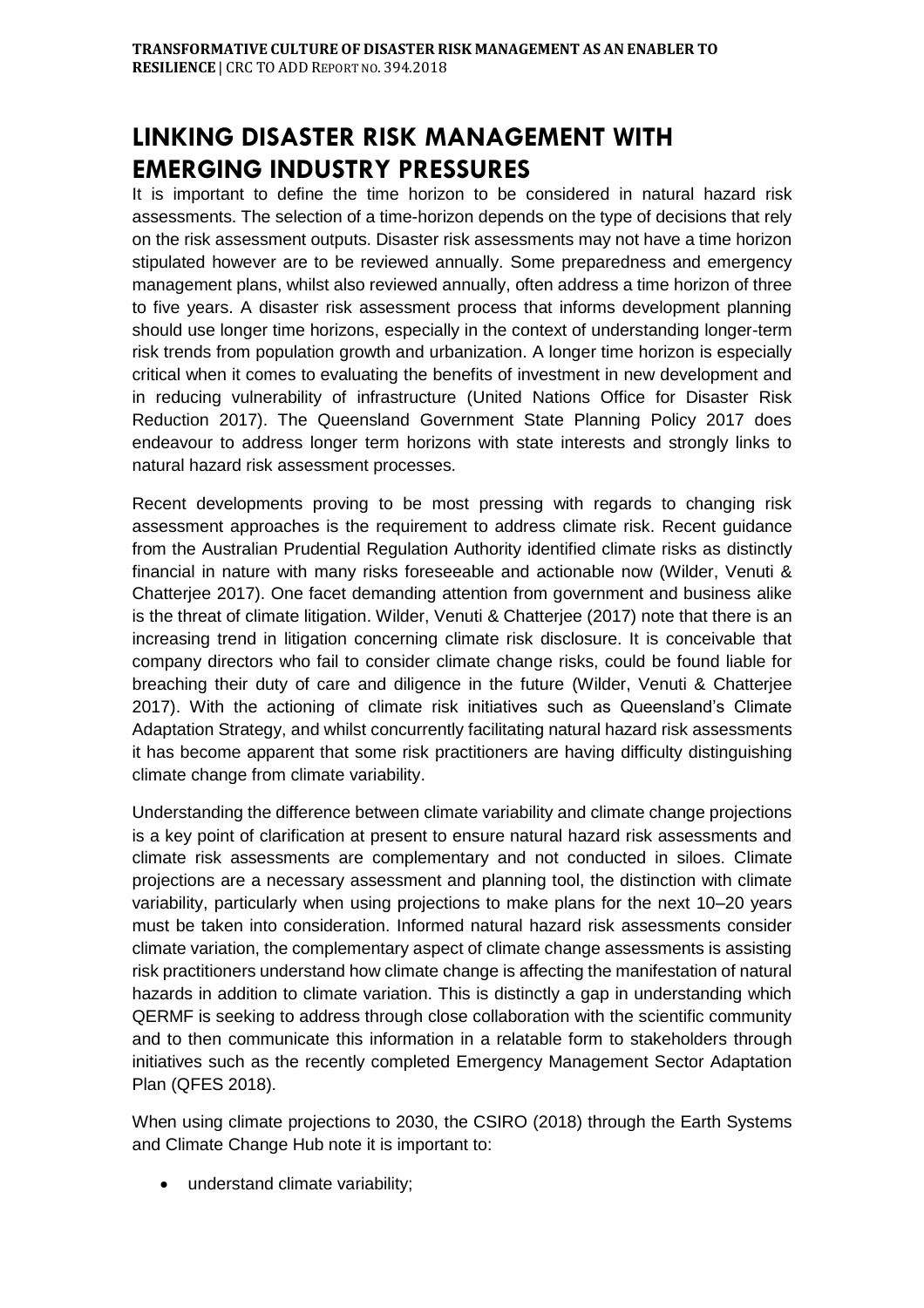- understand the range of projections use the Climate Futures tool to explore ranges of change for the relevant climate variables; and
- put variability and change in perspective, and what this means for the area of interest that is the subject of the disaster risk assessment.

### **LINKKING RISK ASSESSMENTS TO PLANNING THROUGH COLLABORATIVE PROBLEM SOLVING**

Conducting risk assessments and planning to address complex endeavours can be seen through the lens of participating stakeholders and or from the perspective of the endeavour as a whole. When considering an endeavour, the tendency is to impose a solution on others (Alberts 2007). This is evidenced with some historical risk assessment efforts being driven from a top down perspective but failing to convert to reciprocation at a local level other than compliance-based outputs versus truly useful information with a clear line of sight through hazard – exposure – vulnerability – risk and the generation of risk-based plans.

The disaster risk assessment process requires an apolitical lens – the focus of bringing individuals and organisations together and leveraging the available information and expertise to create synergies toward action that may otherwise not be attainable (Alberts 2007). How a collective achieves focus and the degree to which that focus has been successful is evidenced through the creation of common intent and its transformation into coordinated action. Arguably, there is not only one 'right' approach to constrain our thinking and the risk assessment processes employed. The successful application of focus is not associated with a particular profession nor policy agenda and should be free from any baggage that this may entail (Alberts 2007).

Cognitive biases play an important role in any human endeavour. We focus on our goals, anchor our plans and neglect relevant information which give rise to a raft of unconscious bias giving greater rise to what is referred to as the planning fallacy (Kahneman 2011). In explaining the past, and more so in predicting the future it is difficult to think beyond our own frames of reference and we are prone to the illusion of control because we have worked through ordered processes, our risk registers/reports are neat and colourful and seem very logical. The main obstacle is that subjective overconfidence is determined by the coherence of the stories we tend to construct, not necessarily the quality and amount of information and scientific evidence that supports it (Kahneman 2011). Best practice risk assessment aspired to by QERMF seeks a convergence between the stories embodied at a local level with the most contemporary scientific information that is fit for purpose.

Convergence, when combined with focus it is about moving in the right direction both as individual entities and as a collective. Most significantly convergence does not imply control of one entity by another (Alberts 2007). Disaster risk assessments need to be recognised for what the endeavour is, collaborative problem solving. Within collaborative problem-solving individuals pool their understanding and effort and work together with common intent toward a stated purpose or goal. Collaboration has distinct advantages over individual organisational problem solving because it allows for: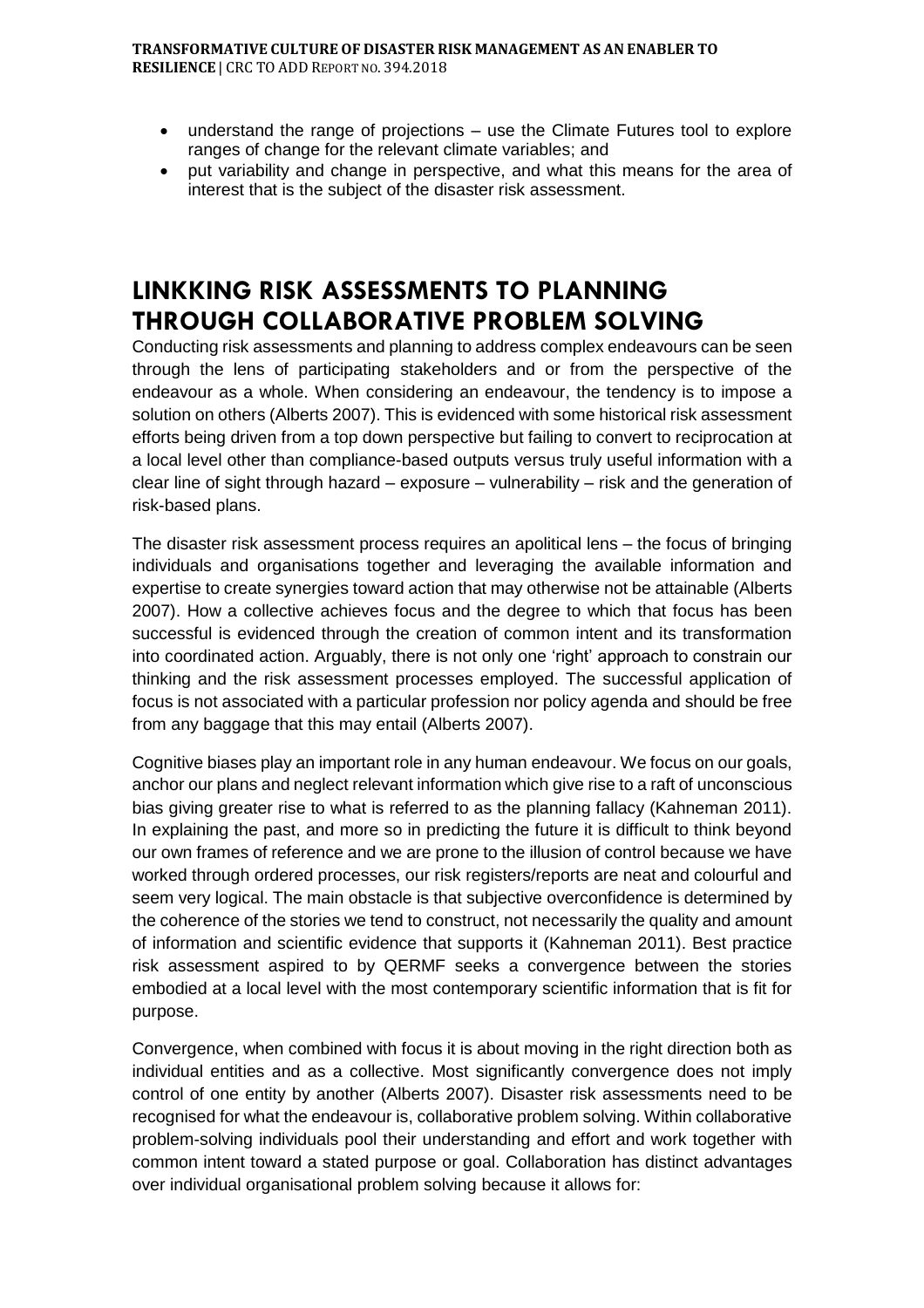#### **TRANSFORMATIVE CULTURE OF DISASTER RISK MANAGEMENT AS AN ENABLER TO RESILIENCE** | CRC TO ADD REPORT NO. 394.2018

- effective division of labour:
- incorporation of information from multiple perspectives, experiences and sources of knowledge; and
- enhanced creativity and quality of solutions stimulated by the ideas of other group members.

Bringing different stakeholders together is vital but is an insufficient condition for true collaborative problem solving because some social interactions do not involve commitment to shared goals, the accommodation of different perspectives and or sustained commitment over time to achieve the stated goals (Organisation for Economic Cooperation and Development 2015). Collaboration from the perspective of problem solving can be defined as the activity of working together towards a common goal, in this instance is the conduct of natural hazard risk assessments. There are several elements included in the definition. The first element is communication, the second element is cooperation which involves contributions to planning and problem analysis. A third element is responsiveness, implying active and insightful participation (Organisation for Economic Cooperation and Development 2015).

From this definition, collaborative problem-solving means approaching a problem responsively by working together and exchanging ideas and is particularly useful when problems are complex. Collaborative problem solving is a joint activity where small groups within an appropriate authorising environment transform current states into desired goal states. The difference between individual and collaborative problem solving is that in collaboration each of these steps is directly observable and actionable risk reduction plans are produced (Hesse, Care, Buder, Sassenberg & Griffin 2015)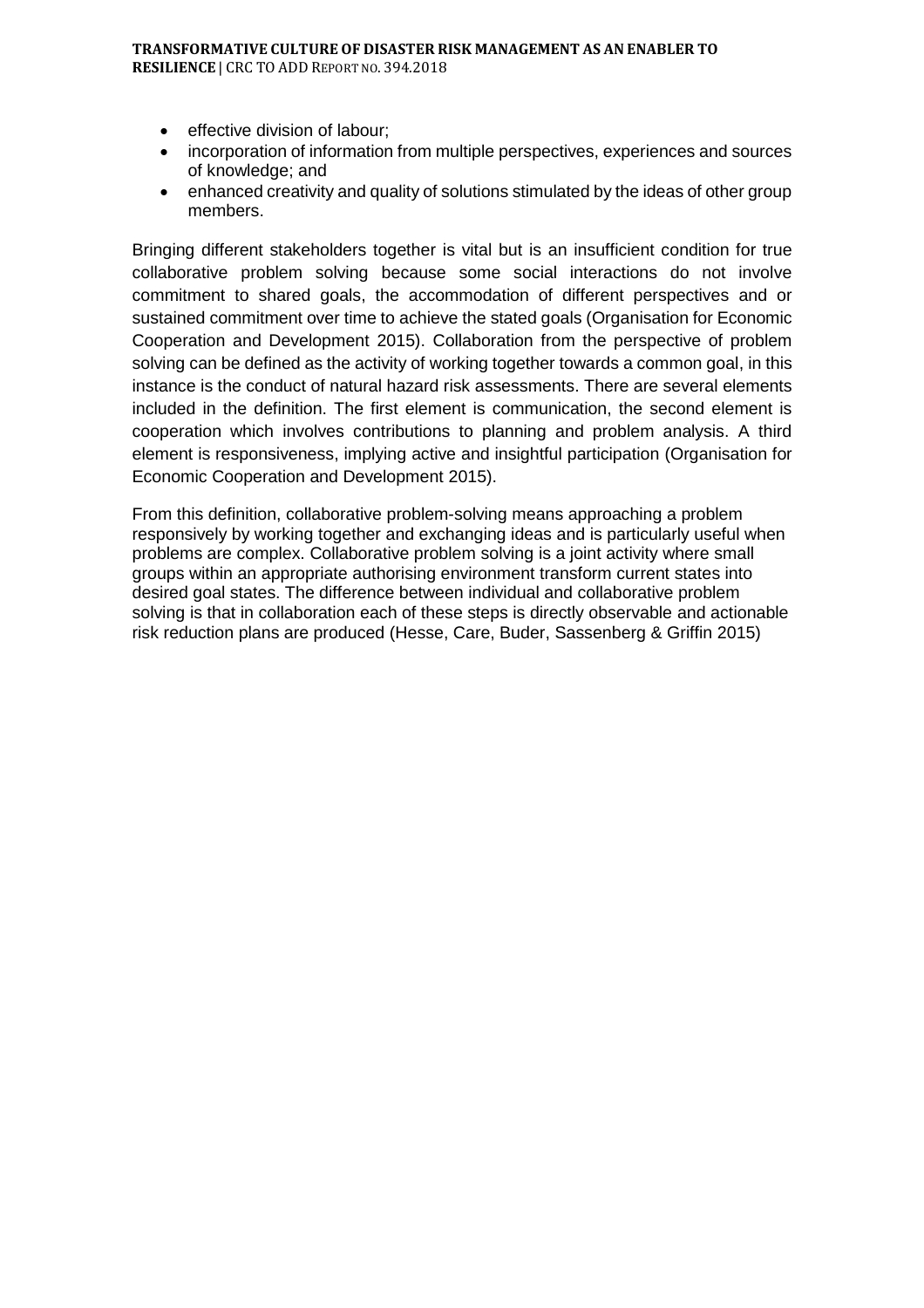### **CONCLUSION**

.

The conduct of Natural Hazard Risk Assessments such as within the QERMF can be transformative and are a key enabler toward resilience. The use of scientifically based hazard characteristics in a manner that is accessible to stakeholders is paramount to the success of a risk assessment. Operationalised risk assessments focus on understanding disaster risk through detailed hazard, exposure and vulnerability analysis. Vulnerability analysis of exposed elements, including infrastructure, across both spatial and temporal dimensions when assessing broad areas such as a local government area is increasingly important for shared understanding.

Time-horizons considered in natural hazard risk assessments are a key point of clarification to ensure climate risk assessments are complementary and to also discern climate variability from climate change when determining disaster risk. The disaster risk assessment process requires an apolitical focus of bringing individuals and organisations together and leveraging the available information and expertise to create synergies that are otherwise not attainable to achieve something that individuals and organisations on their own could not achieve.

Collaborative problem-solving means approaching a problem responsively by working together and developing shared solutions which is particularly useful when problems are complex. Collaborative problem solving is a joint activity within an appropriate authorising environment that can transform current problem states into desired goal states through the medium of risk assessment.

The role of QERMF facilitators is therefore one of transformational leadership. Transformational leadership describes the ability of team members to secure the commitment of stakeholders to work toward the attainment of goals, amongst competing daily business as usual priorities, and take on the complex, challenging, but ultimately rewarding endeavour that is natural hazard risk assessment and risk-based planning. Such efforts are directly enabling a basis from which future resilient communities emerge.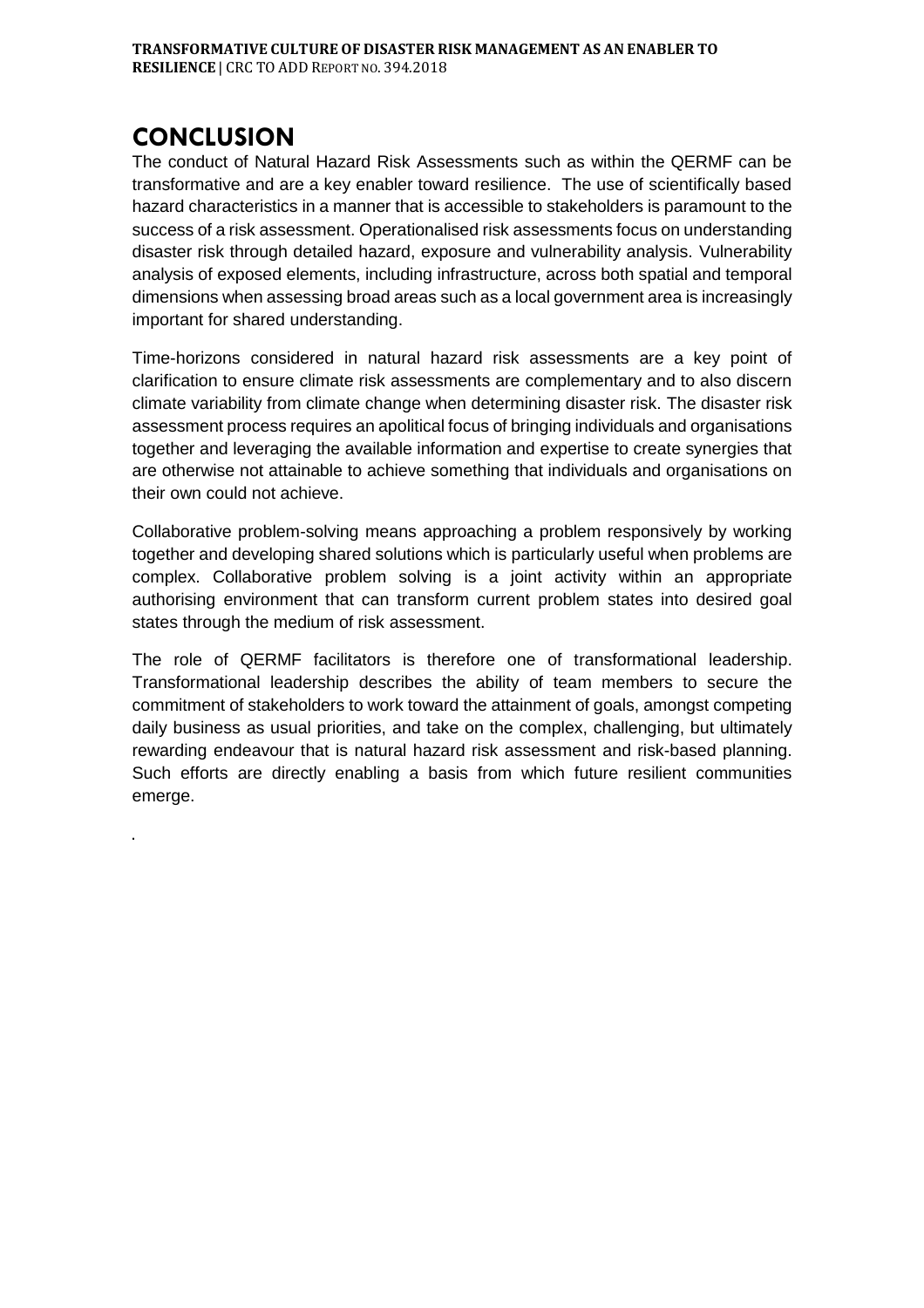#### **REFERENCES**

Alberts, DS 2007, 'Agility, Focus and Convergence: The Future of Command and Control', *The International C2 Journal*, vol. 1, no. 1, pp. 1-30.

Commonwealth Scientific and Industrial Research Organisation, 2018 Earth Systems and Climate Change Hub. Available from:

https://www.csiro.au/en/Research/OandA/Areas/Assessing-our-climate/ESCC-Hub

Global Facility for Disaster Reduction and Recovery 2014, *Understanding Risk in an Evolving World: Emerging Best Practices in Natural Disaster Risk Assessment*, TheWorld Bank.

Hesse, FW, Care, E, Buder, J, Sassenberg, K, & Griffin, P 2015, 'A Framework for Teachable Collaborative Problem-Solving Skills' in P. Griffin & E. Care, (eds.), *Assessment and Teaching of 21st Century Skills*, pp. 37-56. Springer: New York.

Johansson, J 2010, *Risk and Vulnerability Analysis of Interdependent Technical Infrastructures – Addressing Socio-Technical Systems*, PhD thesis, Lund University.

Kahneman, D 2011, *Thinking Fast and Slow*, Penguin Books, Maryborough Victoria.

Kamissoko, D, Peres, F, Zarate, P, & Gourc, D 2015, 'Complex system representation for vulnerability analysis', International Federation for Automatic Control-Papers Online,48(3), pp. 948-953. Available from:

<https://www.sciencedirect.com/science/article/pii/S2405896315004449>

Organisation for Economic Cooperation and Development 2015, Collaborative Problem- Solving Framework, available from:

https://www.oecd.org/pisa/pisaproducts/Draft%20PISA%202015%20Collaborati ve% 20Problem%20Solving%20Framework%20.pdf

Poljansek, K, Marin Ferrer, M, De Groeve, T & Clark, I 2017 *Science for Disaster Risk Management 2017: Knowing Better and Losing Less*, European Commission.

Queensland Fire and Emergency Services 2017a, *Queensland State Natural Hazard Risk Assessment*, State of Queensland.

Queensland Fire and Emergency Services 2017b, *Queensland Emergency RisK Management Framework – Risk Assessment Process Handbook*, State of Queensland.

Queensland Fire and Emergency Services 2018, *Emergency Management Sector Adaptation Plan (EM-SAP) for Climate Change*, State of Queensland.

United Nations Office for Disaster Risk Reduction 2017, Words into Action Guidelines – National Disaster Risk Assessment, Governance System Methodologies and Use of Results, viewed 30 June 2018,<https://www.unisdr.org/we/inform/publications/52828>